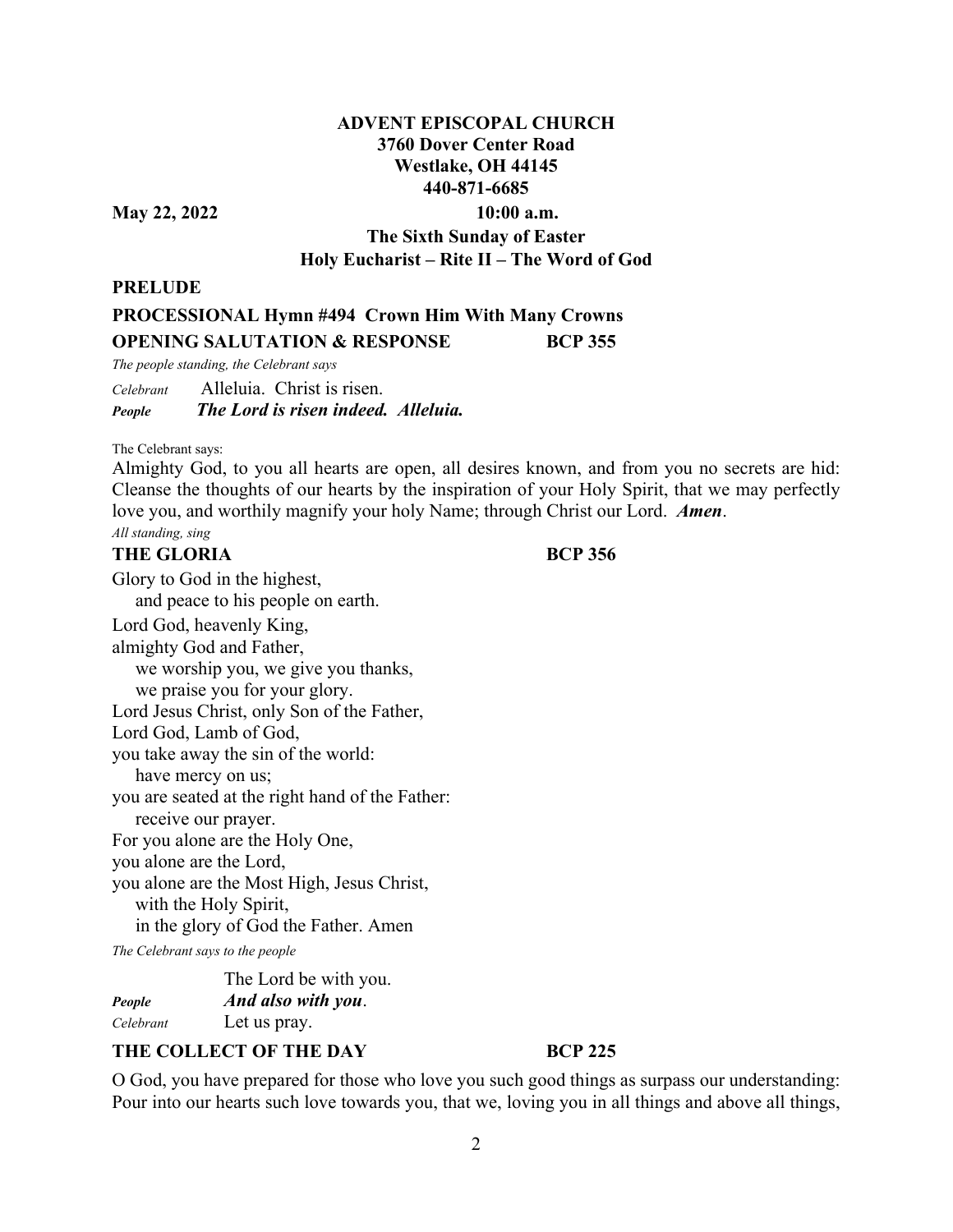may obtain your promises, which exceed all that we can desire; through Jesus Christ our Lord, who lives and reigns with you and the Holy Spirit, one God, for ever and ever. *Amen.*

*The people sit* 

| <b>READING</b> | <b>Acts 14:8-18</b>                                     | Pew Bible 1157 |  |
|----------------|---------------------------------------------------------|----------------|--|
| Reader         | The Word of the Lord.                                   |                |  |
| People         | <b>Thanks be to God.</b>                                |                |  |
| <b>PSALM</b>   | Psalm 67                                                | <b>BCP 675</b> |  |
|                | May God be merciful to us and bless us,*                |                |  |
|                | show us the light of his countenance and come to us.    |                |  |
|                | <sup>2</sup> Let your ways be known upon earth, $*$     |                |  |
|                | your saving health among all nations.                   |                |  |
|                | <sup>3</sup> Let the peoples praise you, O God;*        |                |  |
|                | let all the peoples praise you.                         |                |  |
|                | <sup>4</sup> Let the nations be glad and sing for joy.* |                |  |

- Let the nations be glad and sing for joy, $\dot{\theta}$  for you judge the peoples with equity and guide all the nations upon earth.
- $5$  Let the peoples praise you, O God;\* let all the peoples praise you.
- <sup>6</sup> The earth has brought forth her increase;\* may God, our own God, give us his blessing.
- $7$  May God give us his blessing,\* and may all the ends of the earth stand in awe of him.

# **Psalm Response (sing)**

*Glory be to the Father, and to the Son, and to the Holy Ghost, as it was in the beginning, is now, and ever shall be, world without end. Amen. Amen.* 

| <b>READING</b><br>Reader<br>People | The Word of the Lord.<br><b>Thanks be to God.</b><br><b>GOSPEL PROCESSION</b> | <b>Revelation 21:22-22:5</b>                       | Pew Bible 1303             |
|------------------------------------|-------------------------------------------------------------------------------|----------------------------------------------------|----------------------------|
|                                    |                                                                               | Hymn #516 Come Down O Love Divine (Verse $1 + 2$ ) |                            |
| Celebrant                          | The Holy Gospel of our Lord Jesus Christ<br>according to John.                |                                                    |                            |
| People                             |                                                                               | <b>Glory to you, Lord Christ.</b>                  |                            |
|                                    |                                                                               | THE HOLY GOSPEL John 14:23-29                      | Pew Bible 1129             |
| Celebrant<br>People                | The Gospel of the Lord.                                                       | <b>Praise to you, Lord Christ.</b>                 |                            |
|                                    |                                                                               | Hymn #516 Come Down O Love Divine (Verse 3)        |                            |
| <b>SERMON</b>                      |                                                                               |                                                    | <b>Pastor Paul Laursen</b> |
|                                    | <b>NICENE CREED</b> (all standing)                                            |                                                    | <b>BCP 358</b>             |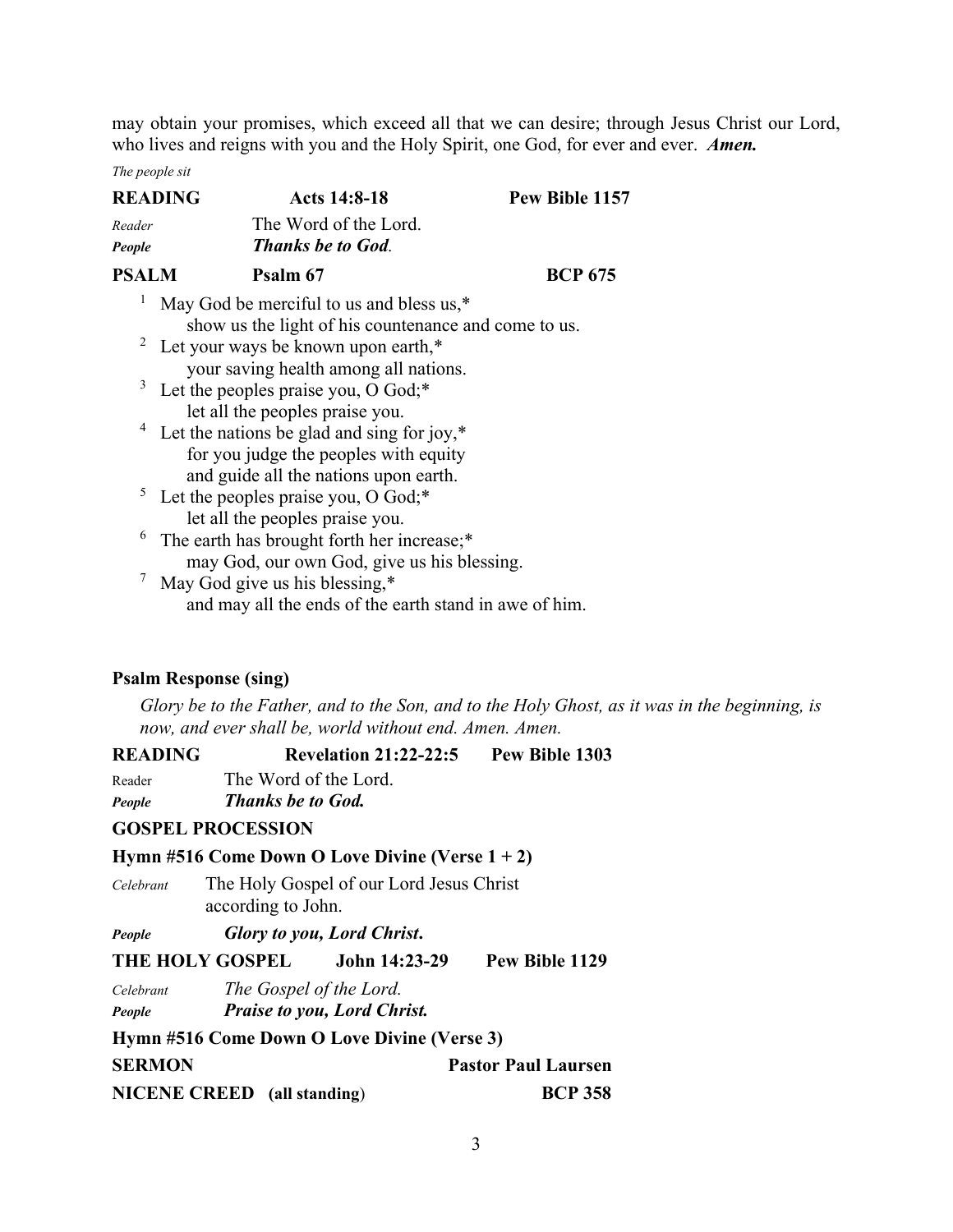We believe in one God, the Father, the Almighty, maker of heaven and earth, of all that is, seen and unseen. We believe in one Lord, Jesus Christ, the only Son of God, eternally begotten of the Father, God from God, Light from Light, true God from true God, begotten, not made, of one Being with the Father. Through him all things were made. For us and for our salvation he came down from heaven: by the power of the Holy Spirit he became incarnate from the Virgin Mary, and was made man. For our sake he was crucified under Pontius Pilate; he suffered death and was buried. On the third day he rose again in accordance with the Scriptures; he ascended into heaven and is seated at the right hand of the Father. He will come again in glory to judge the living and the dead, and his kingdom will have no end. We believe in the Holy Spirit, the Lord, the giver of life, who proceeds from the Father and the Son. With the Father and the Son he is worshiped and glorified. He has spoken through the Prophets. We believe in one holy catholic and apostolic Church. We acknowledge one baptism for the forgiveness of sins. We look for the resurrection of the dead, and the life of the world to come. Amen. **PRAYERS OF THE PEOPLE BCP 392, Form 6** *The Leader and People pray responsively* In peace, we pray to you, Lord God. *Silence*  For all people in their daily life and work; *For our families, friends, and neighbors, and for those who are alone.*  For this community, the nation, and the world; *For all who work for justice, freedom, and peace.* For the just and proper use of your creation; *For the victims of hunger, fear, injustice, and oppression.* For all who are in danger, sorrow, or any kind of trouble; *For those who minister to the sick, the friendless, and the needy.* For the peace and unity of the Church of God; *For all who proclaim the Gospel, and all who seek the Truth.*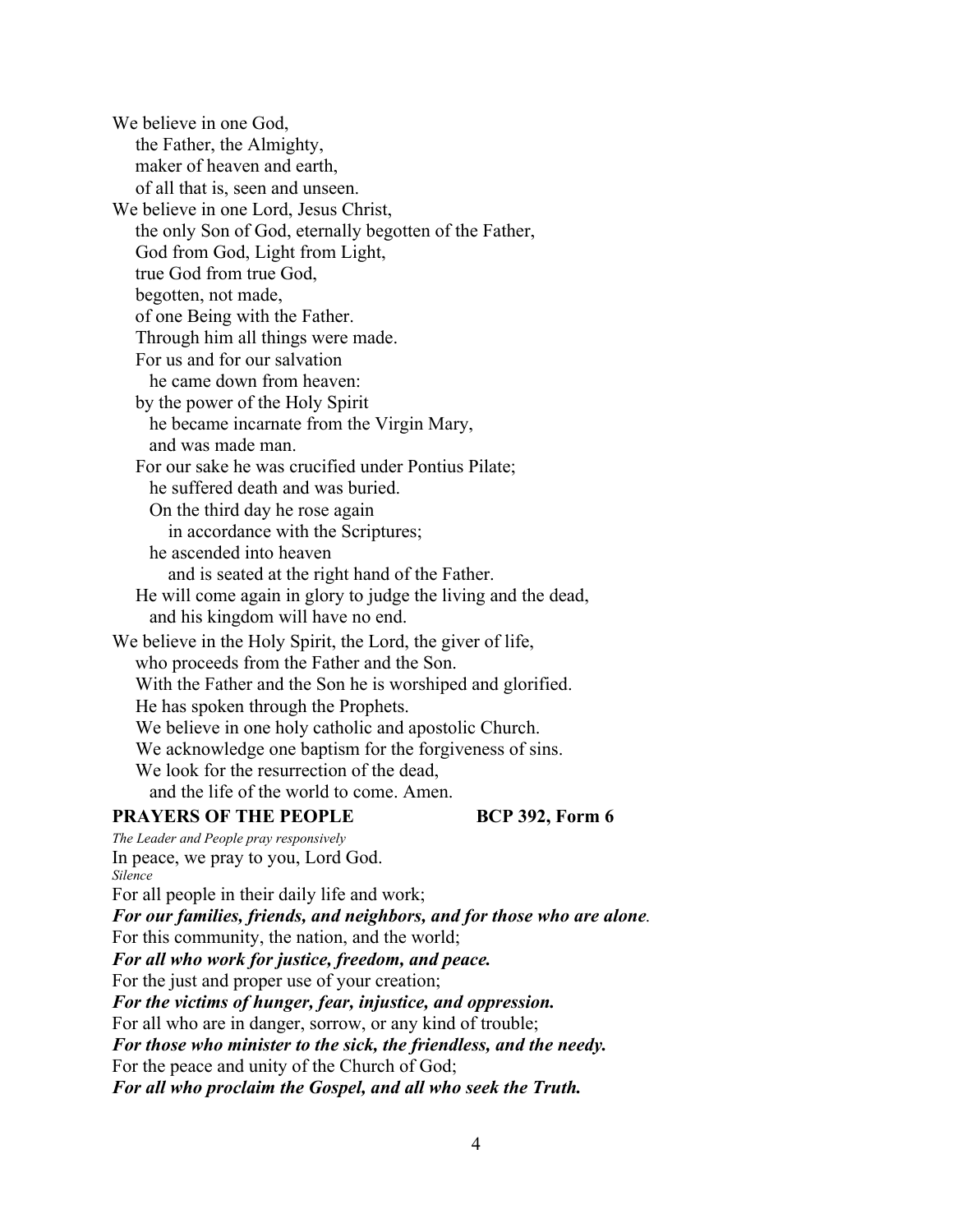For Archbishop Welby*;* our Presiding Bishop Curry; our own Bishop, Hollingsworth; and for all bishops and other ministers;

# *For all who serve God in his Church.*

For the special needs and concerns of this congregation.

*Silence The People may add their own petitions*

Hear us, Lord;

# *For your mercy is great***.**

We thank you, Lord, for all the blessings of this life.

*Silence*

*The People may add their own thanksgivings*

We will exalt you, O God our King;

### *And praise your Name for ever and ever.*

We pray for all who have died, that they may have a place in your eternal kingdom.

*Silence*

*The People may add their own petitions*

Lord, let your loving-kindness be upon them;

*Who put their trust in you.* 

Let us pray together:

*Our Father in heaven,* 

*We pray with open hearts and minds to know your will for us.* 

*Reveal to us the initiatives we should take:* 

*For nourishing ourselves with your Word; for supporting each other in Christian fellowship; for taking the Gospel to outside communities; and for loving and serving others in the power of your Spirit.* 

*We are grateful for the pastoral encouragement you have provided us in this season. We are grateful for our lay leadership in their shouldering of extra burdens. Lord, we ask that you lay bare the hearts of this congregation, and open each one of us to every new day. Open us to what you have for our future as a new church family in Christ. Amen.* 

O Lord, God of our fathers, your Advent people have stood steadfast in the truth of Your Word. We have strived to be the beacon of light in our corner of this world, guiding others to you. Our numbers now dwindle as we search for the means to stay on this path together. We stand before you crying out to you. We know this battle belongs to You Lord. We cannot do this ourselves. As we walk on the path you have set before us, we sing your praises and give you thanks Lord! We know that you will show us the way. Amen.

*Leader* We pray to you also for the forgiveness of our sins.

 *Leader and People*

 *Have mercy upon us, most merciful Father; in your compassion forgive us our sins, known and unknown, things done and left undone; and so uphold us by your Spirit that we may live and serve you in newness of life, to the honor and glory of your Name; through Jesus Christ our Lord. Amen.*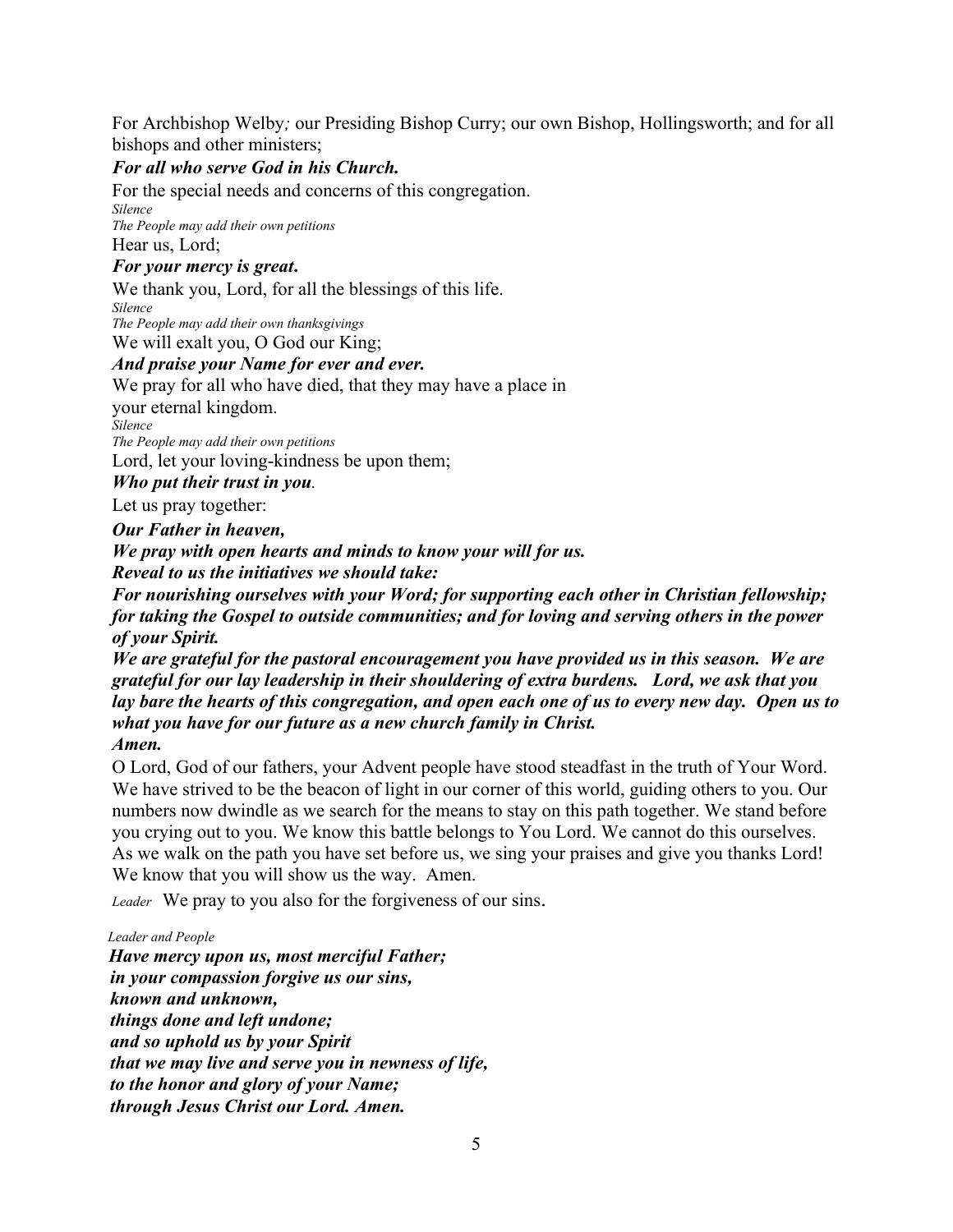#### *Celebrant concludes with an Absolution*

Almighty God have mercy on you, forgive you all your sins through our Lord Jesus Christ, strengthen you in all goodness, and by the power of the Holy Spirit keep you in eternal life.

# *Amen.*

## **THE PEACE**

*All stand. The Celebrant says to the people*

The peace of the Lord be always with you.

### *People* **And also with you.**

*Then the Celebrant and People may greet one another in the name of the Lord.*

#### **ANNOUNCEMENTS**

# **THE HOLY COMMUNION**

### **OFFERTORY**

*Celebrant*Walk in love, as Christ loved us and gave himself for us, an offering and sacrifice to God.

# **PRESENTATION OF ALMS & OBLATIONS**

# **PREPARATION OF ELEMENTS**

# **DOXOLOGY**

The people stand while the offerings are presented and placed on the Altar.

 *Praise God from whom all blessings flow Praise him all creatures here below Praise him above ye heavenly host Praise Father, Son and Holy Ghost. Amen.* 

# **THE GREAT THANKSGIVING**

Eucharistic Prayer A **BCP 361** 

*The people remain standing. The Celebrant says* 

|           | The Lord be with you.                      |
|-----------|--------------------------------------------|
| People    | And also with you.                         |
| Celebrant | Lift up your hearts.                       |
| People    | We lift them to the Lord.                  |
| Celebrant | Let us give thanks to the Lord our God.    |
| People    | It is right to give him thanks and praise. |

It is right, and a good and joyful thing, always and everywhere to give thanks to you, Father Almighty, Creator of heaven and earth.

But chiefly are we bound to praise thee for the glorious resurrection of thy Son Jesus Christ our Lord; for he is the very Paschal Lamb, who was sacrificed for us, and hath taken away the sin of the world; who by his death hath destroyed death, and by his rising to life again hath won for us everlasting life.

Therefore we praise you, joining our voices with Angels and Archangels and with all the company of heaven, who for ever sing this hymn to proclaim the glory of your Name: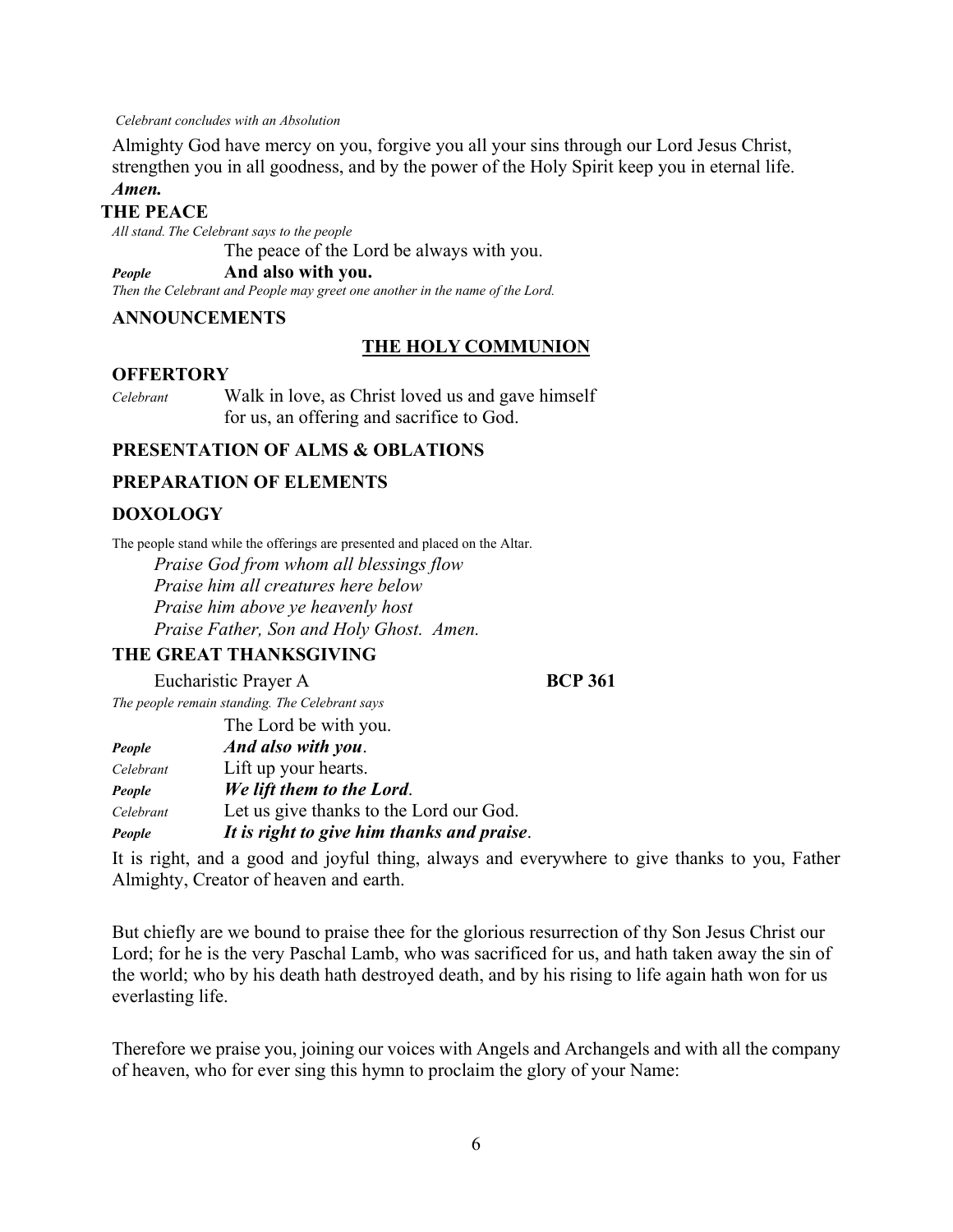*Celebrant and People* 

| The Sanctus (sing) | Holy, Holy, Holy Lord,                           |
|--------------------|--------------------------------------------------|
|                    | God of power and might,                          |
|                    | Heaven and earth are full of your glory. $(2Xs)$ |
|                    | Hosanna, Hosanna in the highest. $(2Xs)$         |

*The people stand or kneel. Then the Celebrant continues* 

Holy and gracious Father: In your infinite love you made us for yourself; and, when we had fallen into sin and become subject to evil and death, you, in your mercy, sent Jesus Christ, your only and eternal Son, to share our human nature, to live and die as one of us, to reconcile us to you, the God and Father of all.

He stretched out his arms upon the cross, and offered himself, in obedience to your will, a perfect sacrifice for the whole world.

On the night he was handed over to suffering and death, our Lord Jesus Christ took bread; and when he had given thanks to you, he broke it, and gave it to his disciples, and said, "Take, eat: This is my Body, which is given for you. Do this for the remembrance of me."

After supper he took the cup of wine; and when he had given thanks, he gave it to them, and said, "Drink this, all of you: This is my Blood of the new Covenant, which is shed for you and for many for the forgiveness of sins. Whenever you drink it, do this for the remembrance of me."

Therefore we proclaim the mystery of faith.

# **The Memorial Acclamation (Sing)**

# *Christ has died. Christ is risen. Christ will come again (2Xs)*

#### *The Celebrant continues*

We celebrate the memorial of our redemption, O Father, in this sacrifice of praise and thanksgiving. Recalling his death, resurrection, and ascension, we offer you these gifts.

Sanctify them by your Holy Spirit to be for your people the Body and Blood of your Son, the holy food and drink of new and unending life in him. Sanctify us also that we may faithfully receive this holy Sacrament, and serve you in unity, constancy, and peace; and at the last day bring us with all your saints into the joy of your eternal kingdom.

All this we ask through your Son Jesus Christ. By him, and with him, and in him, in the unity of the Holy Spirit all honor and glory is yours, Almighty Father, now and for ever.

# **The Great Amen (sing)** *Amen. Amen. Amen. (2Xs)*

*Celebrant And now, as our Savior Christ has taught us, we are bold to say,* 

*People and Celebrant*  Our Father, who art in heaven, hallowed be thy Name, thy kingdom come, thy will be done, on earth as it is in heaven.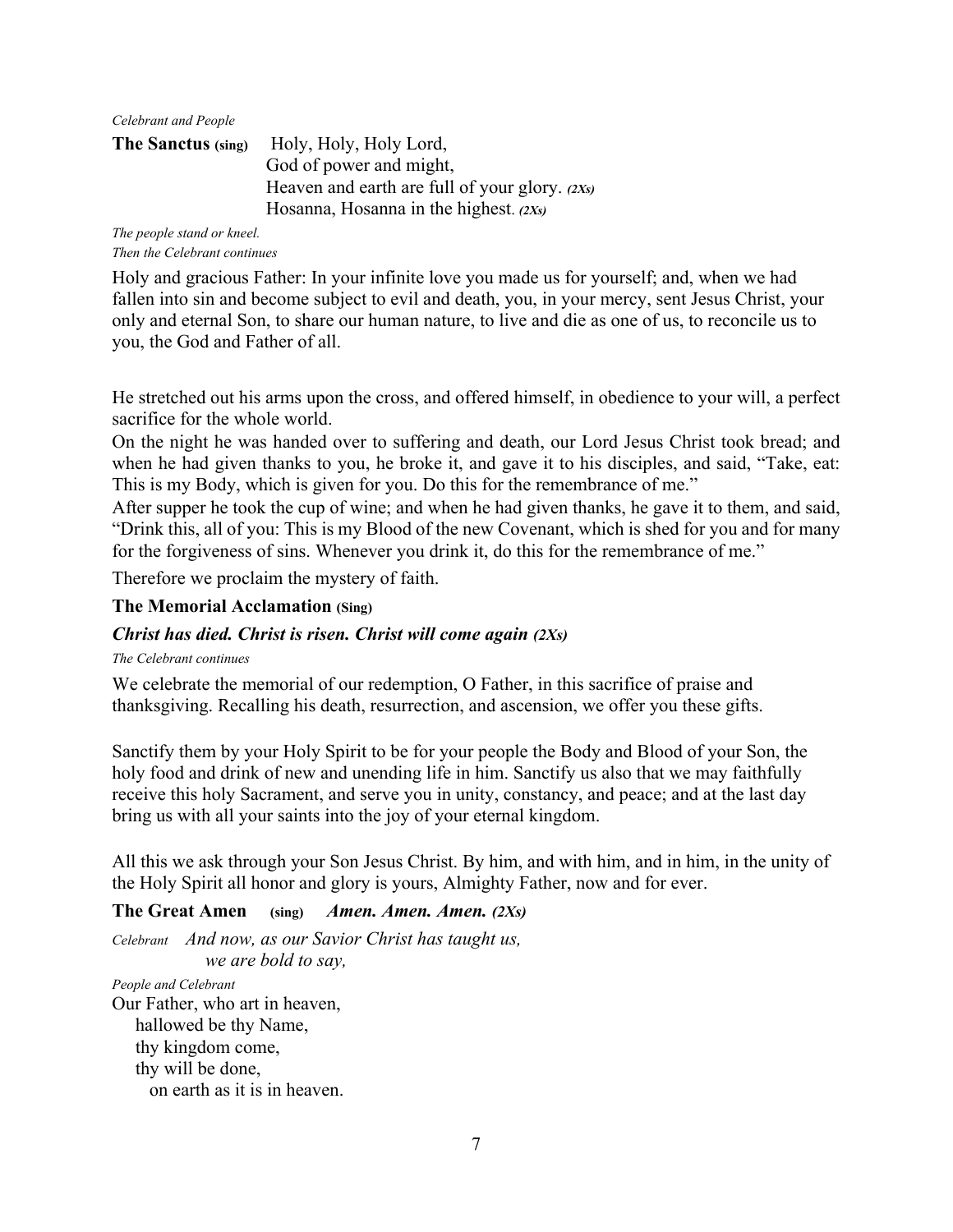Give us this day our daily bread. And forgive us our trespasses, as we forgive those who trespass against us. And lead us not into temptation, but deliver us from evil. For thine is the kingdom, and the power, and the glory, for ever and ever. Amen.

#### **THE BREAKING OF THE BREAD BCP 364**

*The Celebrant breaks the consecrated Bread*

*Celebrant* Alleluia. Christ our Passover is sacrificed for us; *People Therefore let us keep the feast. Alleluia*. *Celebrant* The Gifts of God for the People of God.

Take them in remembrance that Christ died for you, and feed on him in your hearts by faith, with thanksgiving.

*\* All baptized Christians are welcome to receive communion. For those not yet baptized (or for baptized visitors who do not wish to receive the Sacrament), you may come to the altar rail and cross your arms; the priest will be happy to pray a prayer of blessings.\* Administration of Communion: - Please follow usher's directions to altar rail.* 

- *The consecrated bread is offered with the words, "The Body of Christ, the bread of heaven." (Amen). - The chalice and intinction cup are offered with the words,* 
	- *"The Blood of Christ, the cup of salvation," (Amen).*

*\* You may drink directly from the Chalice or dip your bread in the intinction cup \* Intercessory Prayer is available at the back of the Sanctuary.* 

# **COMMUNION HYMNS**

#### **Crown Him King of Kings**

Crown Him King of Kings Crown Him Lord of Lords Wonderful, Counselor The Mighty God Emmanuel, God is with us And He shall reign, He shall reign He shall reign forevermore Crown Him King of Kings Crown Him Lord of Lords Wonderful, Counselor The Mighty God Emmanuel, God is with us And He shall reign, He shall reign He shall reign forevermore

#### **Give Thanks**

Give thanks with a grateful heart Give thanks to the Holy One